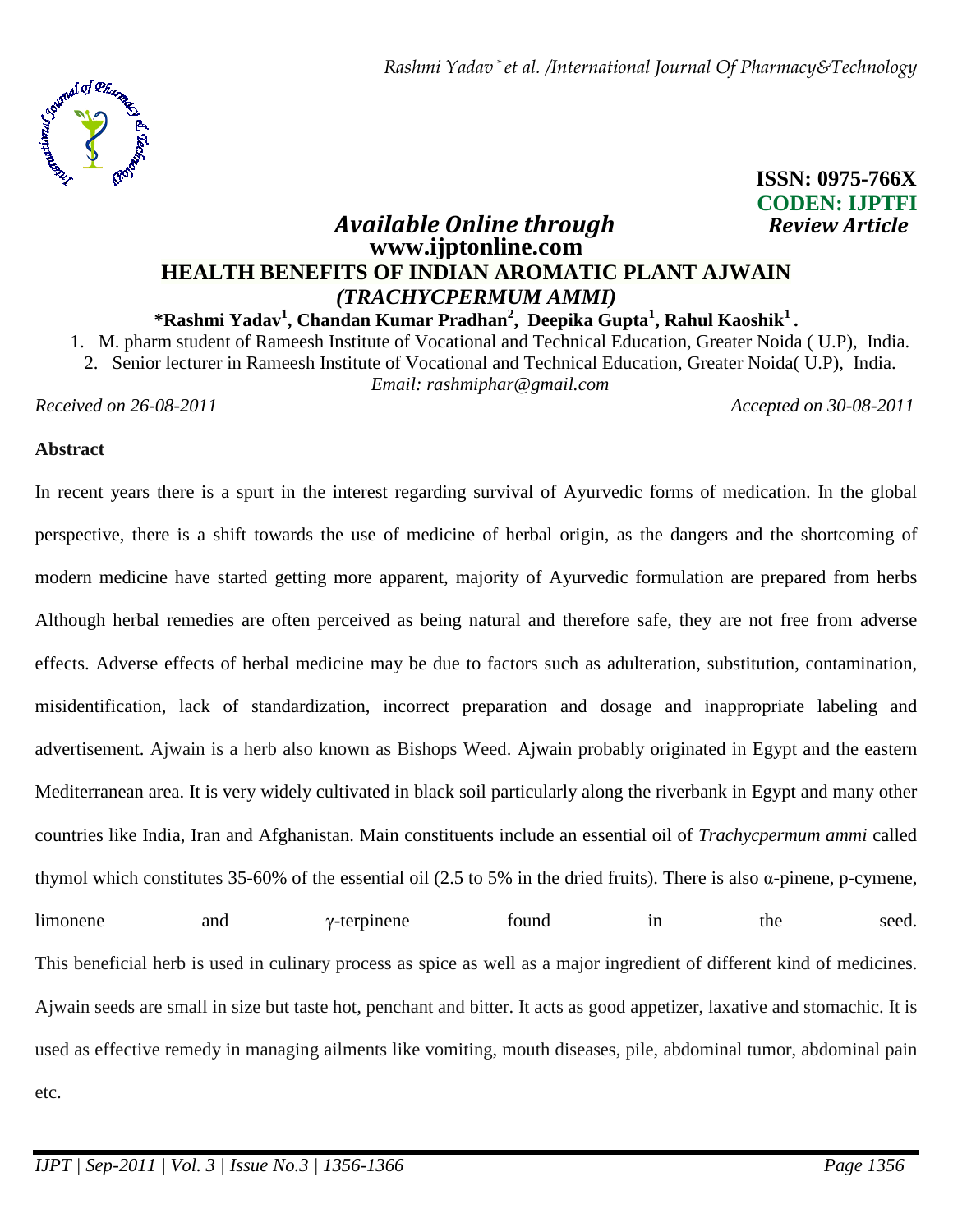**Keyword:** Trachycpermum ammi , Standardization, Appetizer, Laxative, Stomachic.

## **Introduction**

In recent years there is a spurt in the interest regarding survival of Ayurvedic forms of medication. In the global perspective, there is a shift towards the use of medicine of herbal origin, as the dangers and the shortcoming of modern medicine have started getting more apparent, majority of Ayurvedic formulation are prepared from herbs Although herbal remedies are often perceived as being natural and therefore safe, they are not free from adverse effects. Adverse effects of herbal medicine may be due to factors such as adulteration, substitution, contamination, unidentification, lack of standardization, incorrect preparation and dosage, and inappropriate labeling and advertisement. Adulteration with synthetic drugs and toxic heavy metal are major problems with herbal medicine. Most of the spice has the therapeutic activity Spice like as fenugreek, capsicum, coriander, cumin ajwain etc. Ajwain is a very old and well known Ayurvedic spice it is the one of the useful spice in our kitchen we can also use it for the treatment of our disease easily. *Trachycpermum ammi* are originated in the Middle East, possibly in Egypt. It is now primarily grown and used in the Indian Subcontinent, but also in Iran, Egypt and Afghanistan. It is sometimes used as spice mixture favored in Eritrea and Ethiopia used for the such as ulcers, ringworm, itching, stomach worm, bile, menstrual and post-natal disorders, leucorrhoea, female infertility, pimples, kidney stones and many more, and also useful as an aphrodisiac, digestive aid. According to hakeem hashmi, the oriental unani researcher, the ajwain seeds combine the powerful and stimulant qualities of capsicum, bitter property of chirata and anti spasmodic qualities of asafotida. Ajwain has been used as a carminative medicine from the ancient times.

# **What is Ajwain**

An erect, glabrous or minutely pubescent, branched annual, up to 90 cm. , tall, cultivated almost throughout India. Stems striate; leaves rather distant, 2-3 innately divided, segments linear, ultimate segments 1.0-2.5 cm. long; flowers in terminal or seemingly-lateral pedunculate, compounds umbels, white, small; fruits ovote, muricate, aromatic, 2-3 mm. long, grayish brown; mericarp compressed, with distinct ridges and tubercular surface, 1-seeded. Flowers and fruits during January-April.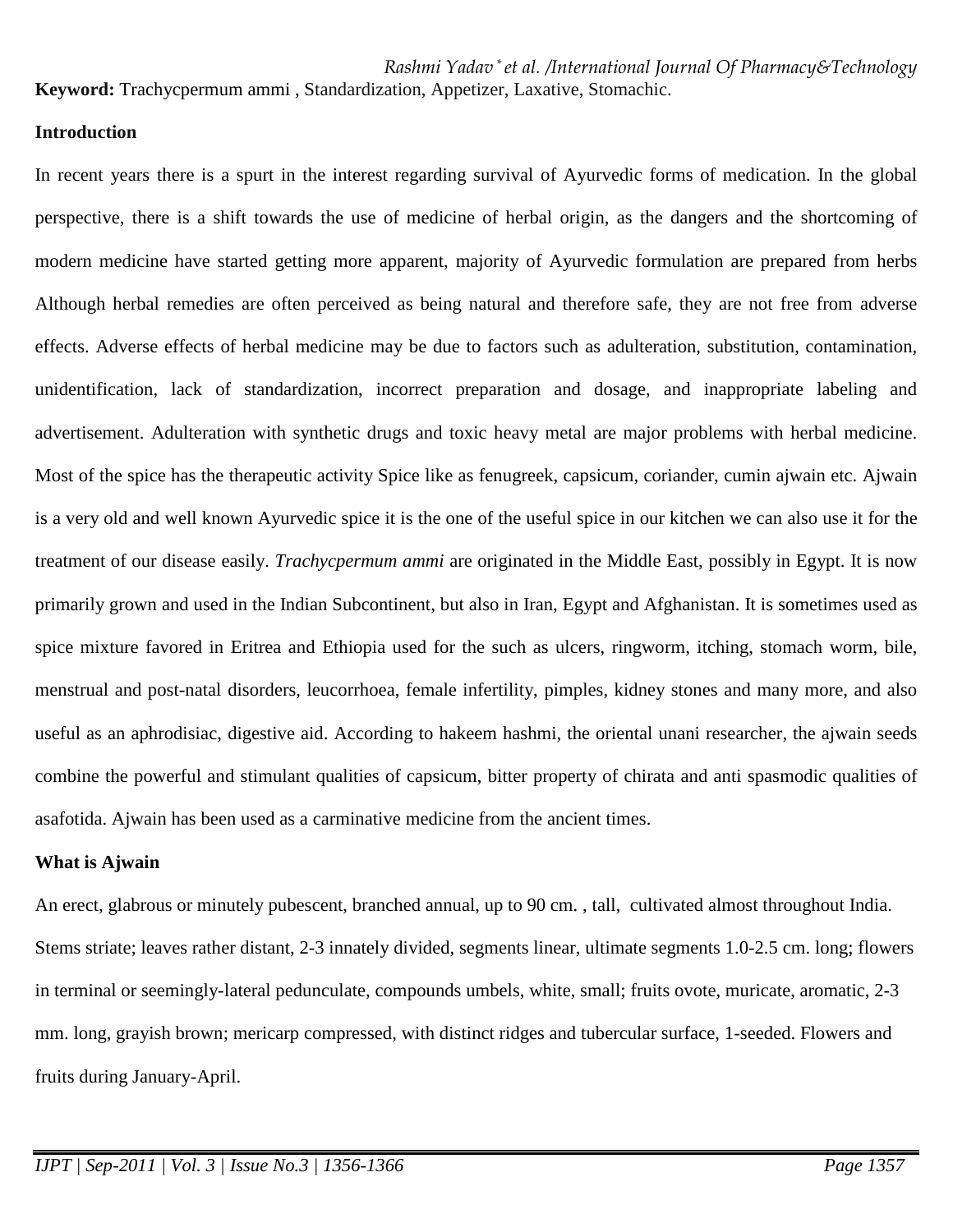# **Ajwain** *(Trachycpermum ammi***)**

# *Scientific classification*

| Kingdom                                         | : Plantae       |
|-------------------------------------------------|-----------------|
| Subkingdom                                      | : Tracheobionta |
| Division                                        | : Magnoliophyta |
| Class                                           | : Magnoliopsida |
| <b>Subclass</b>                                 | : Rosidae       |
| Order                                           | : Apiales       |
| Family                                          | : Apiaceae      |
| Genus                                           | : Trachyspermum |
| Binomial name: Trachycpermum ammi               |                 |
| <b>Morphology</b>                               |                 |
| Odor - characteristic spicy                     |                 |
| <b>Taste - bitter.</b>                          |                 |
| <b>Color</b> - The seeds are small, gray-green. |                 |

**Surface -** Ajwain is a small, erect, annual shrub with soft fine hairs.

# **Oil morphology**

- **Color**  Brownish liquid
- **Odor** Characteristic odor
- **Taste -** Sharp hot taste

# **Parts use**

The part used of the plant is the seeds or fruit.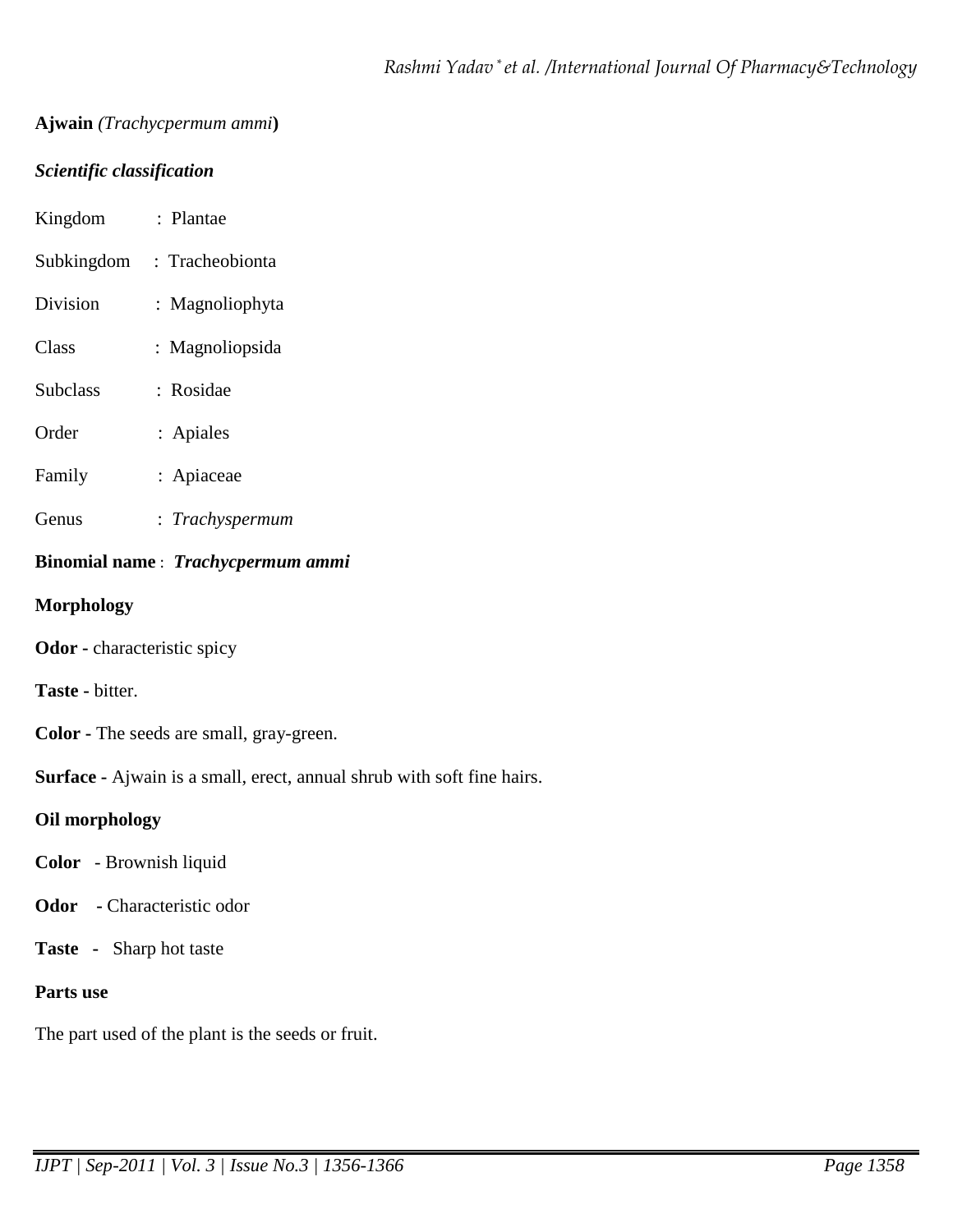#### **Distribution**

Ajwain originated in the Middle East, possibly in Egypt. It is now primarily grown and used in the Indian Subcontinent, but also in Iran, Egypt and Afghanistan. It is sometimes used as spice mixture favored in Eritrea and Ethiopia. In India, the major Ajwain producing states are Rajasthan and Gujarat, where Rajasthan produces about 90% of India's total production.

#### **Chemical constituents**

 Main constituents include an essential oil called thymol which constitutes 35-60% of The essential oil (2.5 to 5% in the dried fruits). There is also  $\alpha$ -pinene, p-cymene, limonene and  $\gamma$ -terpinene found in the seed.

Ajwain seeds consist of moisture, protein, fat, minerals, fiber, carbohydrates, calcium, phosphorus, iron, carotene, thiamin, riboflavin and niacin.

#### **Culinary Use**

In the kitchen, ajwain seeds are almost exclusively used in Indian cuisine. They are mainly found in pulse dishes such as dhal, as well as vegetable dishes and pickles. The sharp flavor of ajwain has the ability to cut through rich flavors and densely spiced foods.

#### **Here are the health benefits of Ajwain**

- 1) Ajwain is very useful in alleviating spasmodic pains of the stomach and intestines, in adults as well as children. Any colicky pain due to flatulence (gas), indigestion and infections in the intestines can easily be relieved by taking one teaspoonful of Ajwain along with 2-3 pinches of common salt in warm water.
- 2) In an acute attack of common cold or migraine headache, put Ajwain powder in a thin cloth and smell this frequently. It gives tremendous symptomatic relief according to some Ayurvedic experts.
- 3) Ajwain is a very good digestive. It can be taken with buttermilk to alleviate digestion related problems. It is a good anti-acidic agent.
- 4) If you have chronic bronchitis and asthma, take the mixture of Ajwain and zinger, heat it to make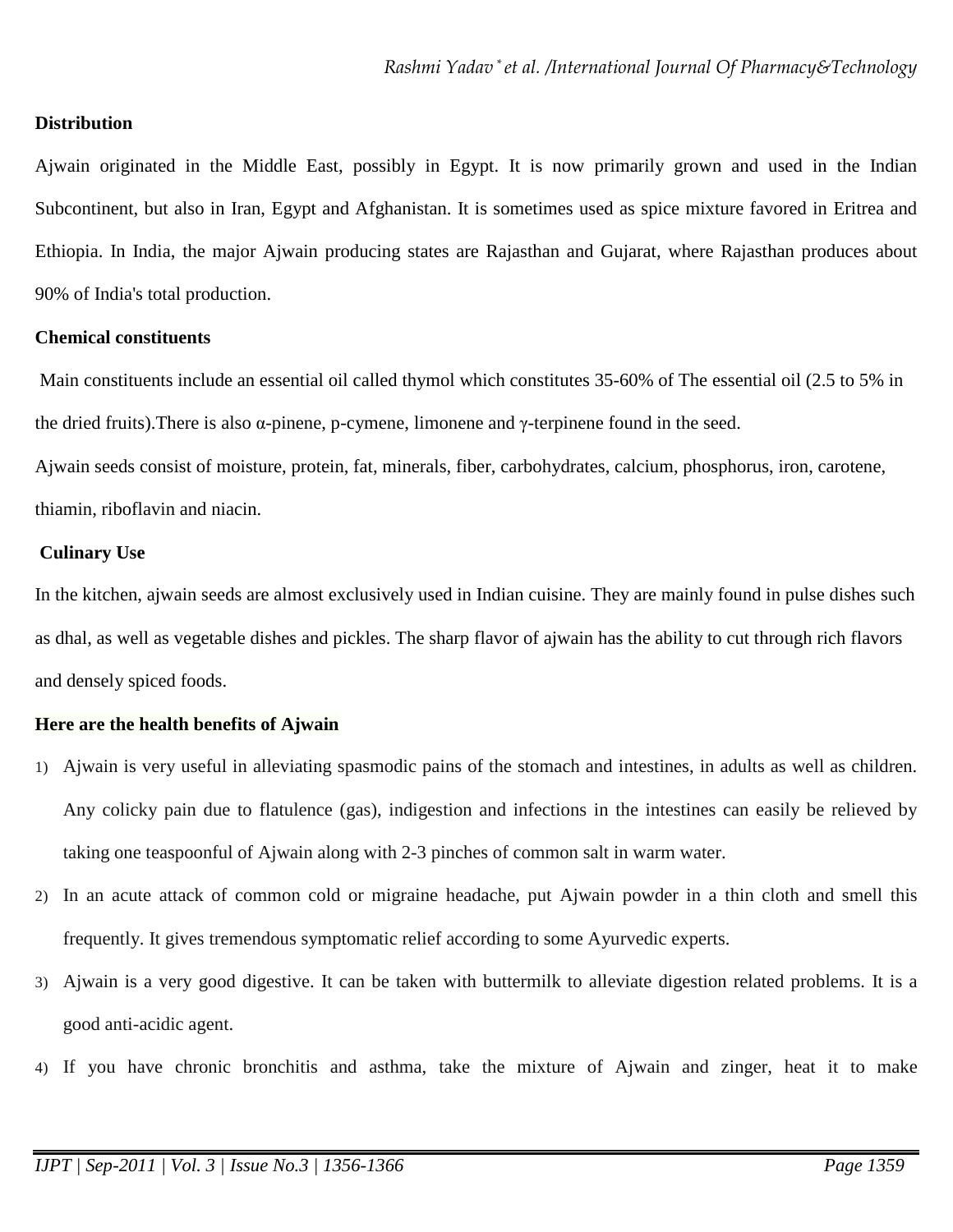- 5) A paste and take 2 teaspoonfuls twice a day. However, diabetics should not take this preparation because of the sugar content. It helps to bring out the mucus easily and alleviates chronic bronchitis and asthma to great extent. It also helps in chronic cold.
- 6) If people who consume excessive alcohol develop discomfort in the stomach, taking Ajwain twice a day, will be very useful. It will also reduce the craving and desire for alcohol.
- 7) Taking one teaspoon of Ajwain with hot water stimulates the heart and relieves heartache.
- 8) Ajwain oil can help in relieving ear ache with just one or two drops in the ear.
- 9) Ajwain oil can also be used to massage legs and knees to get relief from pain from arthritis. It is beneficial in treatment of rheumatic and neuralgic pain.
- 10) The smoke of burning Ajwain seeds is effective in treating toothache. Gargle with lukewarm water prepared by boiling of Ajwain and little salt two to three times a day, it cures tooth pain.
- 11) Ajwain is very effective in curing cough. Drinking hot water after chewing little Ajwain cures cough. Chewing betel leaf with Ajwain at night before sleeping controls and cures dry coughing.
- 12) A tablespoon of crushed Ajwain tied up in a small cloth bundle can be used for inhalation. It also relieves nasal congestion while sleeping when placed near the pillow.
- 13) A person suffering from influenza should drink the boiled water with 3gms of Ajwain and 3gms of Cinnamon bark for 3 days, thrice a day. This helps curing influenza to a great extent.

# **Medicinal uses**

An essential oil is extracted by steam distillation of the crushed seeds of ajwain. This oil is valued considerably in medicine on account of the presence of thymol.

Ajwain are used in many disease such as germicide and antiseptic, cough syrups, throat lozenges, asthma. indigestion and gas relief , such as ulcers, ringworm, itching, stomach worm, bile, menstrual and post-natal disorders, leucorrhoea, female infertility, pimples, kidney stones, as an aphrodisiac, powerful cleanser, stimulating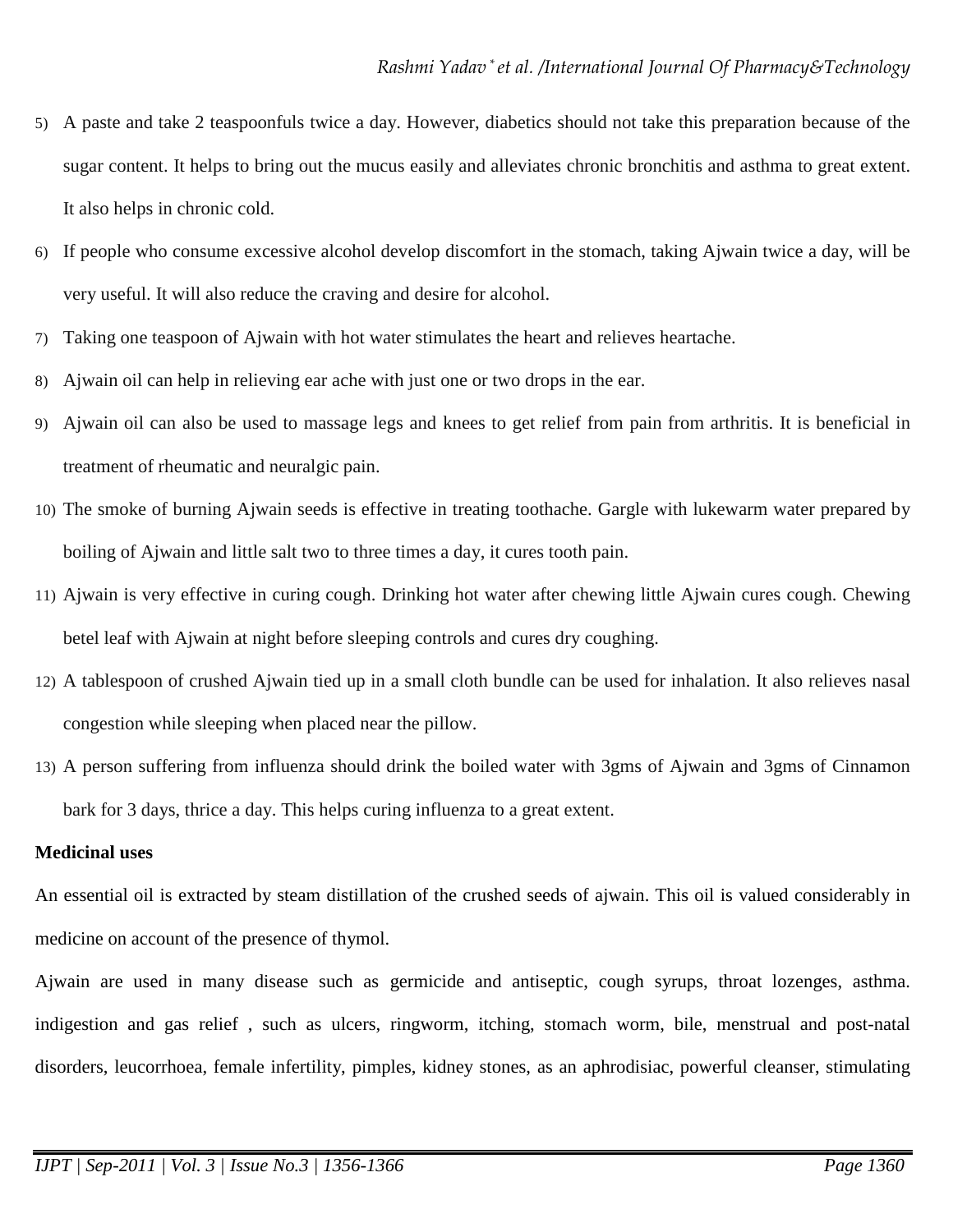the appetite, in toothache, earache, Carminative, Laxative, in the treatment of Abdominal tumors, Enlargement of spleen, Piles, Vomiting, Abdominal pains, Anti-platelet activity, Antioxidant activity, Antiviral activity, Insecticidal activity and Anti-tussive activity. The oil also used as eardrops, use the oil as a massage for neuralgia. According to Unani system of Medicine, It is useful in treatment of weakness of limbs, paralysis, chest pains, diseases of liver, spleen, hiccup, vomiting, dyspepsia, kidney troubles, inflammations etc

## **Ajwain Herbal Remedies**

some of the common herbal remedies of ajwain seeds are as follows -

- 1) **During Pregnancy** In some regions, ajwain seeds are taken during pregnancy. The seeds are taken with gaud as it is believed that it purifies the blood and reduces lumbago.
- 2) **Venomous insect bite** In traditional Vedic medicine, paste of ajwain seeds is mentioned as a remedy for venomous insect bite such as scorpion bite, as it has pain killing properties.
- 3) **Toothache headache** Ajwain fumes are also inhaled to cure toothache, which is caused by decaying tooth. In an acute attack of common cold or migraine headache, put ajwain powder in a thin cloth and smell this frequently. It gives tremendous symptomatic relief according to some ayurvedic experts.
- 4) **Hiccups** To instantly stop hiccups, ajwain seeds are taken with one or two sips water.
- 5) **Kidney stone** Ajwain seeds are taken regularly with vinegar or honey for a week. This remedy removes kidney stone with the urinal flow.
- 6) **Stomach tonic** Ajwain seeds soaked in water for a night and its water is taken next morning. This helps in stomach diseases as it cures digestion and acute dyspepsia.
- 7) **Acidity** Dry roast one teaspoon of ajwain seeds and cumin seeds. Add to it one cup of water and bring it to boil and strain it. Add some sugar and take one teaspoon as a remedy for indigestion and acidity.

#### **Toxicity**

Spices are important vectors for various microorganism implication possible health problems for consumers as well as quality and shelf-life problems for foods. T*rachycpermum ammi* contain only *B. erueus* 56-B2 and *Cl. Perfringens* 72-C1 (Banerjee and Sarkar, 2004). Aflatoxins, the mycotoxins produced mainly by *Aspergillus flavus*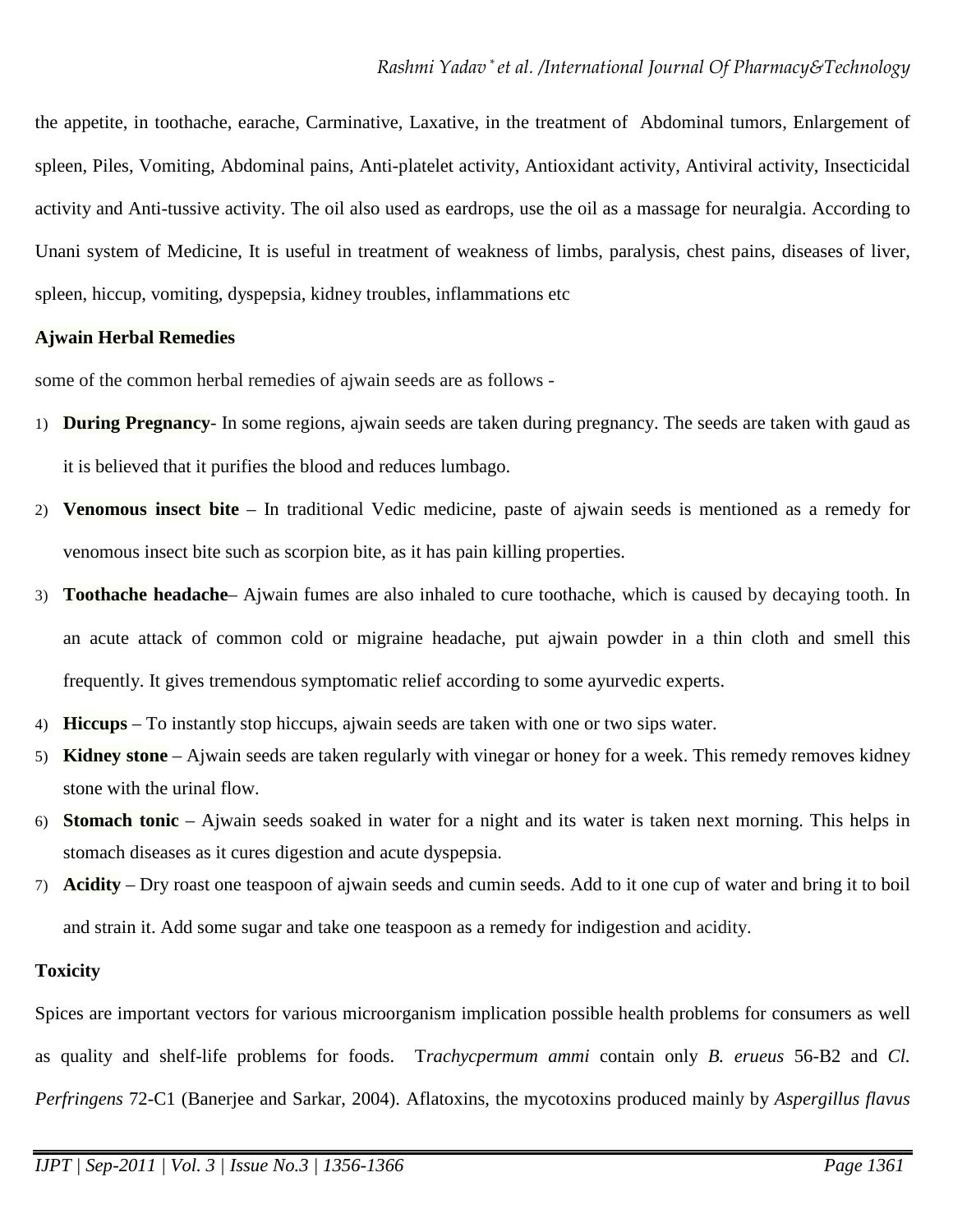and *Aspergillus parasiticus*, represent a worldwide threat to public health due to their frequent occurrence in food and feed. But *Trachycpermum ammi* did not contain these aflatoxins. The undiluted oil is a mucous membrane and dermal irritant. Due to the high thymol content it should be avoided in pregnancy. The acute oral LD50 of thymol is reported as 0.98 g/kg in the rat and 0.88 g/kg in the guinea pig.

#### **Conclusion**

The part used of the plant is the seeds or fruit. It looks like cumin or caraway seeds. It has a bitter taste like thyme only stronger. The seeds are small, gray-green in color and quite peppery when raw, but milder when cooked. Ajwain is a small, erect, annual shrub with soft fine hairs. It has many branches of leafy stems, small feather like leaves, 4 to 12 rays of flower heads, each bearing 6 to 16 flowers. The fruits are minute, egg shaped and grayish. According to ayurveda, ajwain is a powerful cleanser. It is helpful for stimulating the appetite and enhancing digestion. It is recommended to help alleviate gas and discomfort in the stomach. It is also helpful for the functioning of the respiratory system and the kidneys. Ajwain is also useful in toothache, earache and rheumatism, as we can use the oil as eardrops and use the oil as a massage for neuralgia. In an acute attack of common cold or migraine headache, put ajwain powder in a thin cloth and smell this frequently. It gives tremendous symptomatic relief according to some ayurvedic experts. Ajwain also the rich source of moisture, protein, fat, minerals, fiber, carbohydrates, calcium, phosphorus, iron, carotene, thiamin, riboflavin and niacin also. It is the most known spice in our kitchen so we can easily take it in our daily diet and cure or prevent many more diseases of life.

#### **Reference**

- 1. Abdolali, Mohagheghzadeh, Pouya Faridi, Younes Ghasemi (2007). *Carum copticum* Benth. & Hook, essential oil chemotypes. *Food Chem.*, **100** : 1217-1219.
- 2. Ali, N., N. H. Hashim, B. Saad, K. Safan, M. Nakajima and T. Yoshizawa (2005) evalutation of a method to determine the natural occurrence of aflatoxins in commercial traditional herbal medicines from Malaysia and Indonesia. *Food and Chem Toxicol.*, **43** : 1763-1772.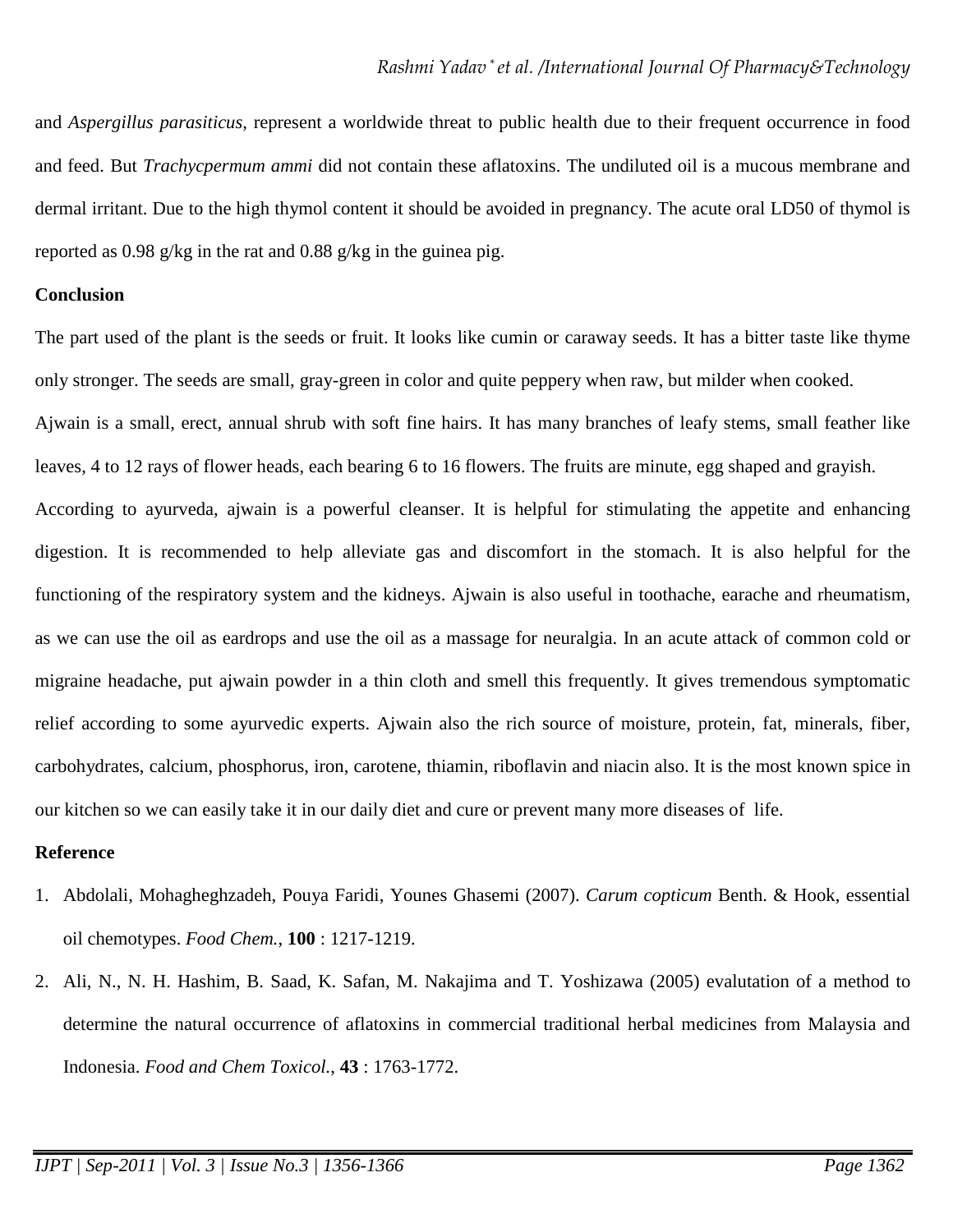- 3. Ali, S., A.H. Qazi and M. R. Khan (2004). Protease activity in seeds commonly used as herbal medicine. *Pakistan J. Med Res.*, **43(2)** : 70-73.
- 4. Anilkumar, K. R., V. Saritha, Fahath Khanum and S. A. Bawa (2009). Ameliorative effect of ajwain extract on hexachlorocyclohexane-induced lipid peroxidation in rat liver. *Food and Chem. Toxicol.*, **47** : 279-282.
- 5. Annonymous (2003). The wealth of India. CSIR: New Delhi, pp. 260-271.
- 6. Anonymous (2003). The Wealth of India. Vol. 10. CSIR : New Delhi, pp. 267-270.
- 7. Asima, Chatterjee and Satyesh Chandraprakashi (1995). *The Treatise of Indian Medicinal Plants*. Vol. 4. Publication and information Directorate CSIR : New Delhi, **4** : 45-47.
- 8. Banerjee, M. and P. K. Sarkar (2004). Antibiotic resistance and susceptibility to some food preservative measures of spoilage and pathogenic micro-organisms from spices. *Food Microbiol.*, **21** : 335-342.
- 9. Bentely, L. S. and H. Wrimen (1999). *Medicinal Plants*. Asiatic Publishing House, New Delhi, India pp.120- 123.
- 10. Boskabady, M. H. and J. Shaikhi (2000). Inhibitory effect of *Carum compticum* on histamine (H1) receptors of isolated guinea-pig tracheal chains. *J. Ethnopharmacol.*, **69** : 217-227.
- 11. Boskabady, M. H., P. Jandaghi, S. Kiani and L. Hasanzadeh (2005). Antitussive effect of *Carum compticum* in guinea pigs. *J . Ethnopharmacol.*, **97** : 79-82.
- 12. Buch, J. G., R. K. Dikshit and S. M. Mansuri (1988). Effect of certain volatile oils on jaculated human spermatozoa *Indian J. Med. Res.*, **87** : 361-63.
- 13. Buenz, E. J., D. J. Schnepple, B. A. Bauer, P. L. Elkin, J. M. Riddle and T. J. Motley (2004). Techniques: bioprospecting historical arbaltexts by hunting for new leads in old tomes.*Trends in Pharmacol. Sci.*, **25** : 494- 498.
- 14. Chandrasekhara, N. and K. Srinivasan (1999). Health Effects of Spices. In: Trends in Food science and Technology-Global Perspective. *Mysore: Association of Food Scientists and Technologists*, pp. 961-964.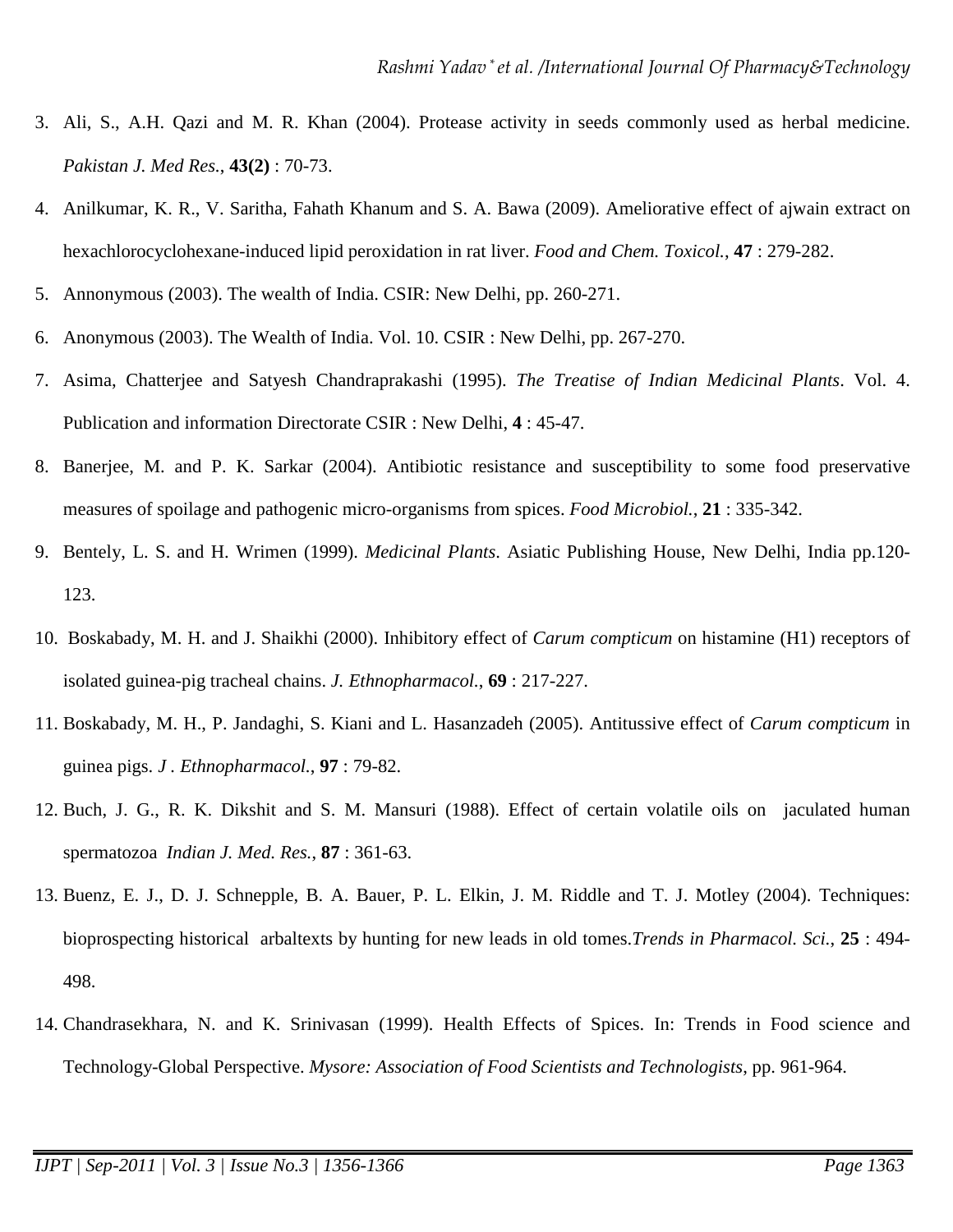- 15. Choubey, M. K. (2008). Fumigant toxicity of essential oils from some common spices against pulse bettle, *Callosobruchus chinensis* (Coleoptera: Bruchidae.). *J. Oleo Sci.,* **57(3)** :171-179.
- 16. Duke, J. A. (1992). Handbook of phytochemical constituents of GRAS herbs and other economic plants. CRC Press, Boca Raton: 46-47.
- 17. Dwivedi, S. K. and K. P. Singh (1998). Fungi toxicity of some higher plant products against *Macrophmina phascolina* (Tassi) Gold. *Flavour and Fragrance J.*, **13(6)** : 397.
- 18. Farooq, M. O., S. M. Osman and M. S. Ahmed (1953). The fixed oil from the seeds of *Carum copticum*. *J. Sci. Food and Agri.*, **4** : 132.
- 19. Garg, S. N. and S. Kumar (1998). A new glucoside from *Trachyspermum ammi*. *Fitoterapia,* **69(6)** : 511.
- 20. Gurinder, J. K. and S. A. Daljit (2008). *In vitro* antibacterial activity of three plants belonging to the family Umbelliferae. *Intl. J. Antimicrob. Agents*, **31** : 380-399.
- 21. Hussein, G., H. Muvashiro, N. Nakamura, M. Hattori, N. Kukiuchi and K. Shimotohno (2000). Inhibitory effects of Sudanese medicinal plant extract on hepatitis C virus (HCV) protease. *Phytother. Res.,* **14(7)** : 510- 516.
- 22. Jenner, P. M. (1964). Food flavoring and compounds of related structure-I. Acute oral toxicity. *Food and Cosmetics Toxicol.*, **2** : 327.
- 23. Khajeh, M., Y. Yamini, S. Fatemeh and N. Bahramifar (2004).Comparison of essential oil composition of *Carum copticum* obtained by supercritical carbon dioxide extraction and hydrodistillation methods. *Food Chemistry ,* **86** : 587-591.
- 24. Krishnamoorthy, V. and M. B. Madalageri (1999). Bishop weeds (*Trachyspermum ammi*): an essential crop for north Karnataka. *J. Med. And Aromat. Plants Sci.,* **21(4)** : 996- 998.
- 25. Marc, El Beyrouthy, A. Nelly, D. D. Annick and D. Frederic (2008). Plants used as remedies antirheumatic and antineuralgic in the traditional medicine of Lebanon. *J. Ethnopharmacol.,* **120** : 315-334.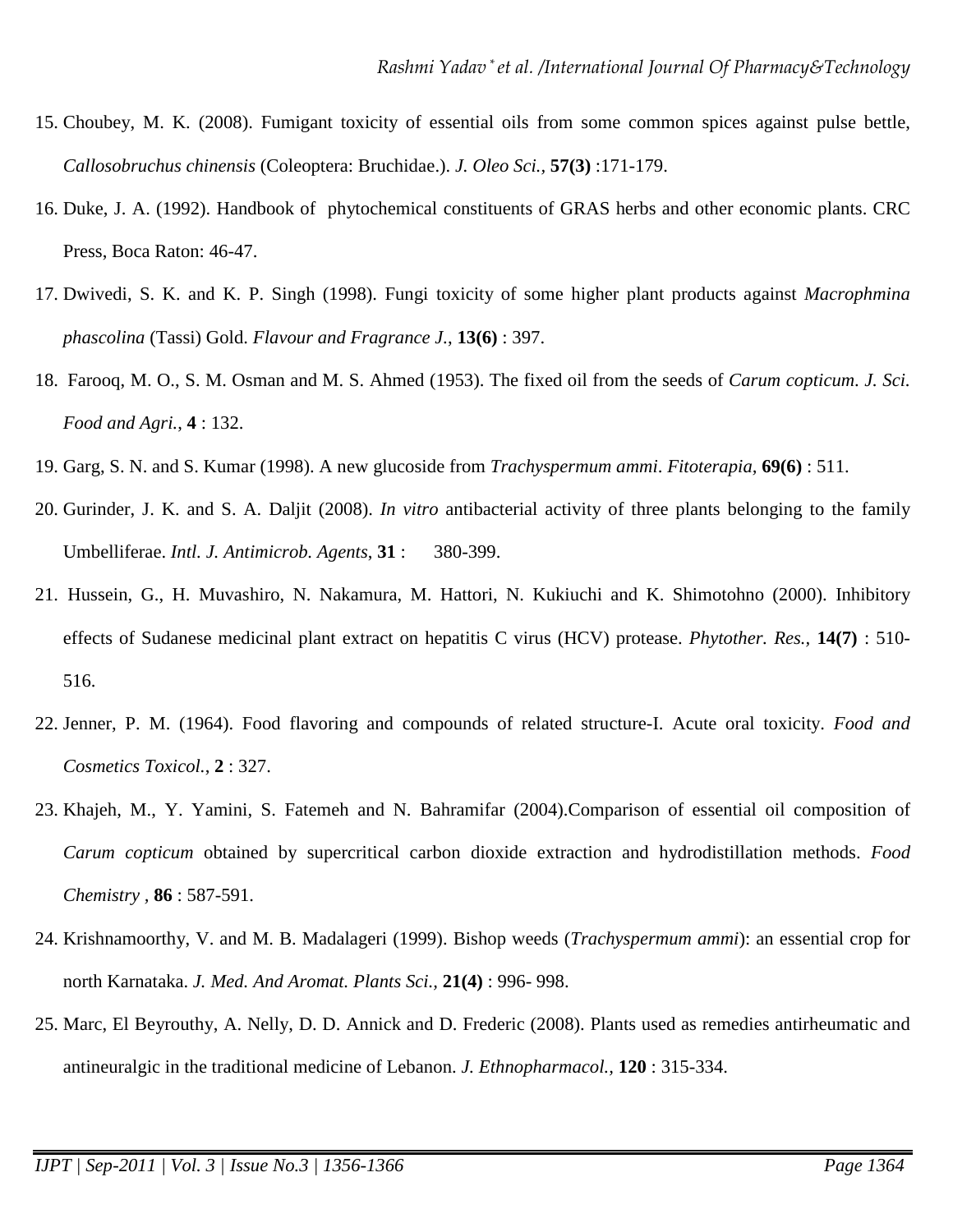- 26. Mathew, N., S. Mistra-Bhattachrya, V. Peumal and K. Muthuswamy (2008). Antifularial lead molecules isolated from *Trachyspermum ammi*. *Molecules.*, **13(9)** : 2156-68.
- 27. Mohammad Hossein Dashti-Rahmatabadi, Seyed Hassan Hejazian, Abbas Morshedi and Ali Rafati. The analgesic effect of *Carum copticum* extract and morphine on phasic pain in mice. *J. Ethnopharmacol.*, **109** : 226- 228.
- 28. Park, E. J. and J. M. Pezzutto (2002). Botanicals in cancer chemoprevention. *Cancer and Metastasis Rev.*, **21** : 231-255.
- 29. Platel, K. and K. Srinivasan (2001). Studies on the influence of dietary spices on food transit time in experimental rats. *Nutrition Res.,* **21** : 1309-1314.
- 30. Rao, R. R., K. Patel and K. Srinivasan (2003). *In vitro* influence of spices and spice-active principles on digestive enzymes of rat pancreas and small intestine. *Nahrung* **47(6)** : 408-412.
- 31. Shahidi, Bonjar (2004). Evaluation of antibacterial properties of some medicinal plants used in Iran. *J. Ethnopharmacol.*,**94** : 301-305.
- 32. Singh, V. K., S. Singh and D. K. Singh. Effect of active mulluscicidal component of spices on different enzyme activities and biogenic amine levels in the nervous tissue of *Lymnaea acuminate*. *Phytother. Res.,* **13(8)** : 649-54.
- 33. Srivastava, K. C. (1988). Extract of spice—omum (*Tracyspermum ammi*)-shows antiaggregatory effects and alters arachidonic acid metabolism in human platelets. *Prstaglandins Leukot. Essent. Fatty Acids*, **33(1)** : 1-6.
- 34. Surveswaran, S., Yi-Zhong Cai, C. Harold and Mei Sun (2007). Systematic evaluation of natural phenolic antioxidants from 133 Indian medicinal plants. *Food Chem.*, **102:** 938-953.
- 35. Syed, F. H. Z., Kazuki Yamada, Makoto Kadowaki, Usmanghani Khan and Toshiro Sugiyama (2009). Bactericidal activity of medicinal plants, employed for the treatment of gastrointestinal ailments, against *Helicobacter pylori. J. Ethnopharmacol.*, **121** : 280-285.